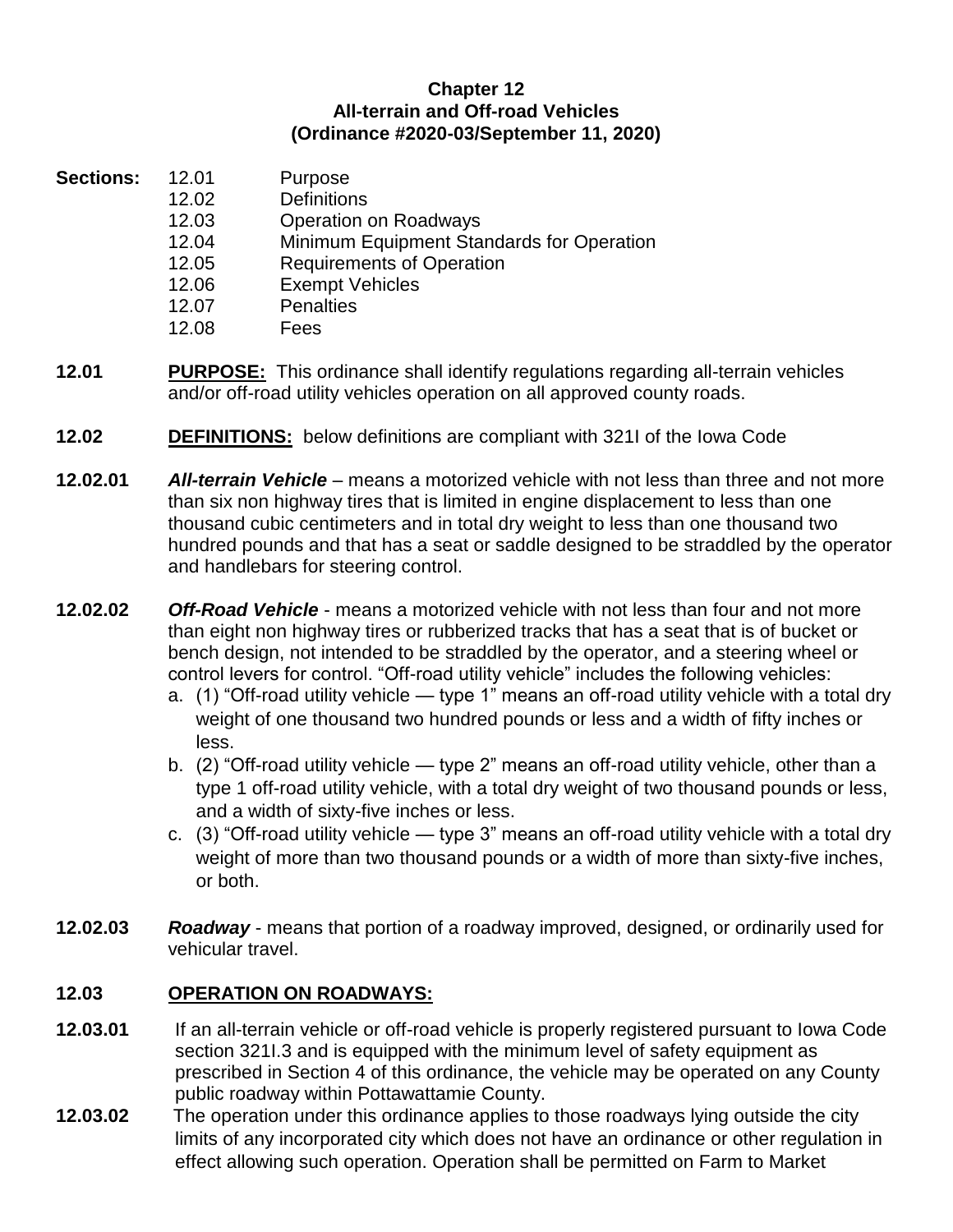roadways through cities with a population of less than 2500 population whether an ordinance exists or not.

- **12.03.03** Individuals who operate an all-terrain or off-road vehicle must have a valid state driver's license, proof of liability insurance, and Iowa Department of Natural Resources registration or registration from the appropriate out of state authority on their persons while operating said vehicle.
- **12.03.04** Operation of all-terrain or off-road vehicles on County public roadways shall be conducted in accordance with all State of Iowa traffic laws and posted signage.

## **12.04 MINIMUM EQUIPMENT STANDARDS FOR OPERATION:**

- **12.04.01** Vehicles more than 40 inches wide shall be equipped with turn signal lamps and have a manually operated switched controlled by the driver.
- **12.04.02** Vehicle shall be equipped with a properly operating speedometer and odometer calibrated in miles per hour and miles respectively and shall be fully illuminated when the headlamp(s) are activated.
- **12.04.03** Vehicles shall be equipped with an electrically actuated horn, and emit a sound clearly audible from a distance of 200 feet. The horn shall be actuated with a switch easily accessible to the driver when operating the vehicle.
- **12.04.04** Vehicles shall be equipped with a headlamp that shall be in a plane that is perpendicular to a vertical plane through the longitudinal centerline of the vehicle. The headlamps shall be mounted not less than 24 inches, nor more than 54 inches, above the road surface when measured to the headlamp center.
- **12.04.05** Vehicles shall be equipped with tail lamp or lamps mounted on the rear of the vehicle, exhibiting a red light plainly visible from a distance of 500 feet to the rear. The tail lamps shall be mounted not less than 15 inches, nor more than 72 inches, above the roadway.
- **12.04.06** Vehicles shall be equipped with a stop lamp that is actuated by the brake switch to indicate braking of the vehicle.
- **12.04.07** Vehicles shall be equipped with a DOT rated tire which shall display the proper markings on the sidewall of the tire.
- **12.04.08** Vehicles shall be equipped with a rear facing mirror and shall provide the operator with a clear view of the rear.
- **12.05 REQUIREMENTS OF OPERATION:** Individuals who operate on roadways in Pottawattamie County must adhere to all applicable County Ordinances and provisions of the Iowa Code. In addition to the provisions of Iowa Code Chapters 321 and 321I, the following conditions apply:
- **12.05.01** Every all-terrain or off-road vehicle operated upon roadways of Pottawattamie County shall be registered annually with the County Recorder and be required to pay a registration fee in such amount established by the Board. The operator of each allterrain or off-road vehicle shall be required to provide, upon request by any peace officer, proof of ownership including but not limited to bill of sale or registration. This requirement shall be satisfied if an all-terrain or off-road vehicle is in compliance with the registration requirements of any state within the United States of America.
- **12.05.02** A person shall not operate an all-terrain or off-road vehicle unless the operator has a valid driver's license issued by any state within the United States of America.
- **12.05.03** A person shall not operate an all-terrain or off-road vehicle unless the operator has proof of insurance complying with that required of an operator of a motor vehicle pursuant to applicable provisions of the Iowa Code, Rules and Regulations, including but not limited to Iowa Code 321.20B and 321A.21.